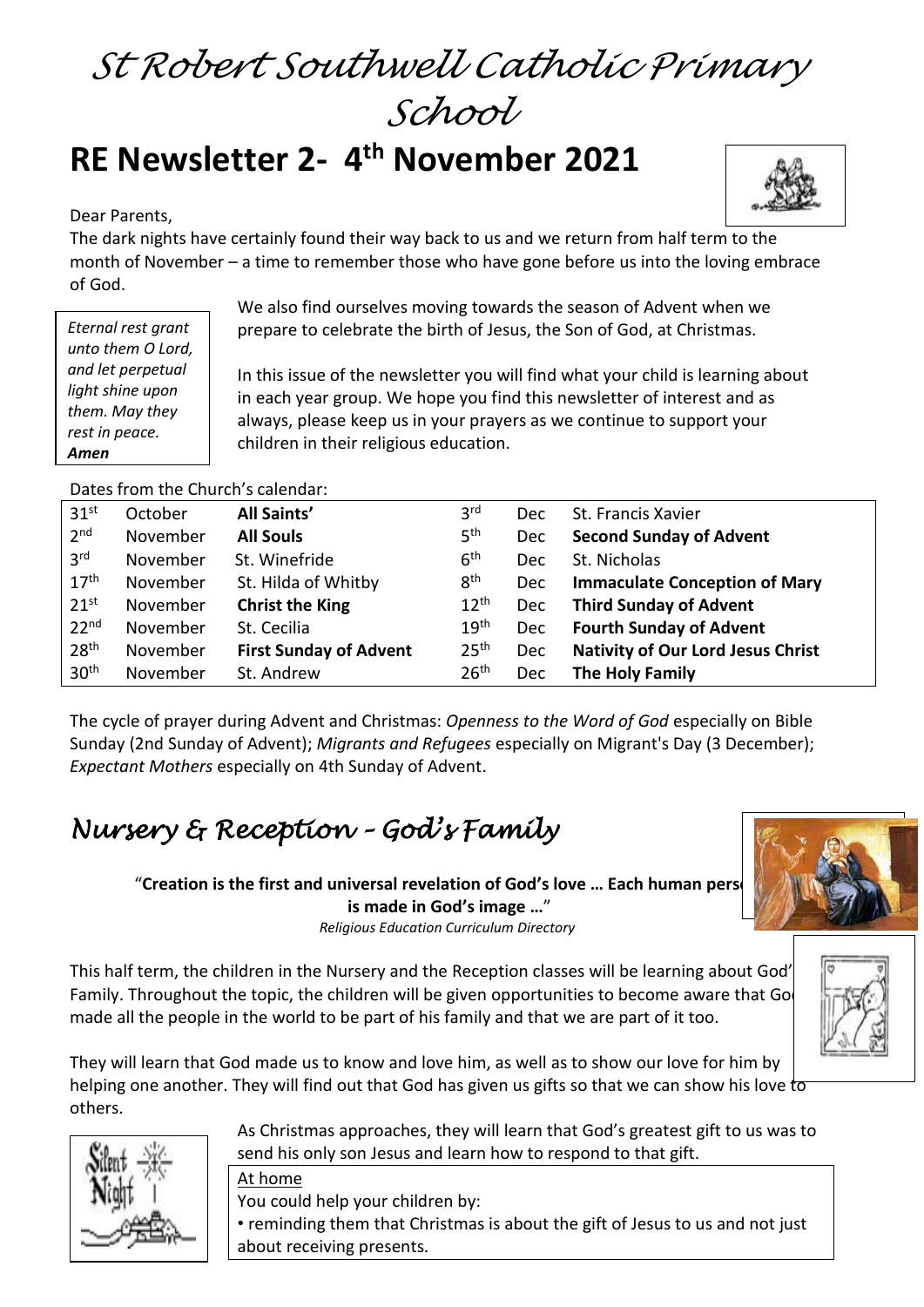• talk about your family and draw pictures of Jesus being part of your family • take them to see baby Jesus at church during the Christmas season.

# *Year 1 – Mary, the Mother of God*

The children will learn that God sent the Angel Gabriel with a message to Mary and learn why this is important. They will learn that God asked Mary to be the mother of his son and will have an opportunity to reflect on her response.



They will hear about Mary's visit to her cousin, Elizabeth and reflect on the good news. They will begin to reflect on how we can prepare to celebrate the birth of Jesus and learn that Mary is our mother in heaven and that she is looking after us.

At home

You could help your children by:

- reinforcing why Mary is important for Christians
- discussing the importance of mothers

### *Year 2 – Mysteries*

#### "*God is one and God is Three, a Trinity of persons: Father, Son and Holy Spirit*" *Religious Education Curriculum Directory*

The children will learn about and reflect on mysteries. They will be encouraged to say and reflect on what they wonder about. The children will learn that there are three persons in one God and that we can experience God in three different ways as Father, Son and Holy Spirit.

They will learn about and reflect on God's choice of Mary and Joseph and know that Jesus is God's gift to the whole world.

At home

- You could help your children by:
- reminding them, as they make the sign of the cross, that God is Father, Son and Holy Spirit
- reading the Christmas story and encourage them to ask questions

# *Year 3 – Mary our Mother*

"*Mary the Mother of Jesus and therefore the Mother of God is the first disciple…She is the Church's model of faith and charity and because of her singular response to God's Word is Mother of the Church.*"

*Religious Education Curriculum Directory*

The children will learn that God called Mary to be the Mother of Jesus and learn how Mary responded to God's call. They will learn the 'Hail Mary' and begin to understand what the words mean.



They will learn that Advent is a time to prepare for the coming of Jesus at Christmas and begin to understand that Christmas is a celebration of the birth of Jesus, the Son of God. They will also learn about the stories of the shepherds and the wise men's visit to see the baby Jesus.

#### At home

You could help your children by:

- saying the 'Hail Mary' everyday
- talking with them about the importance of Mary in Jesus' life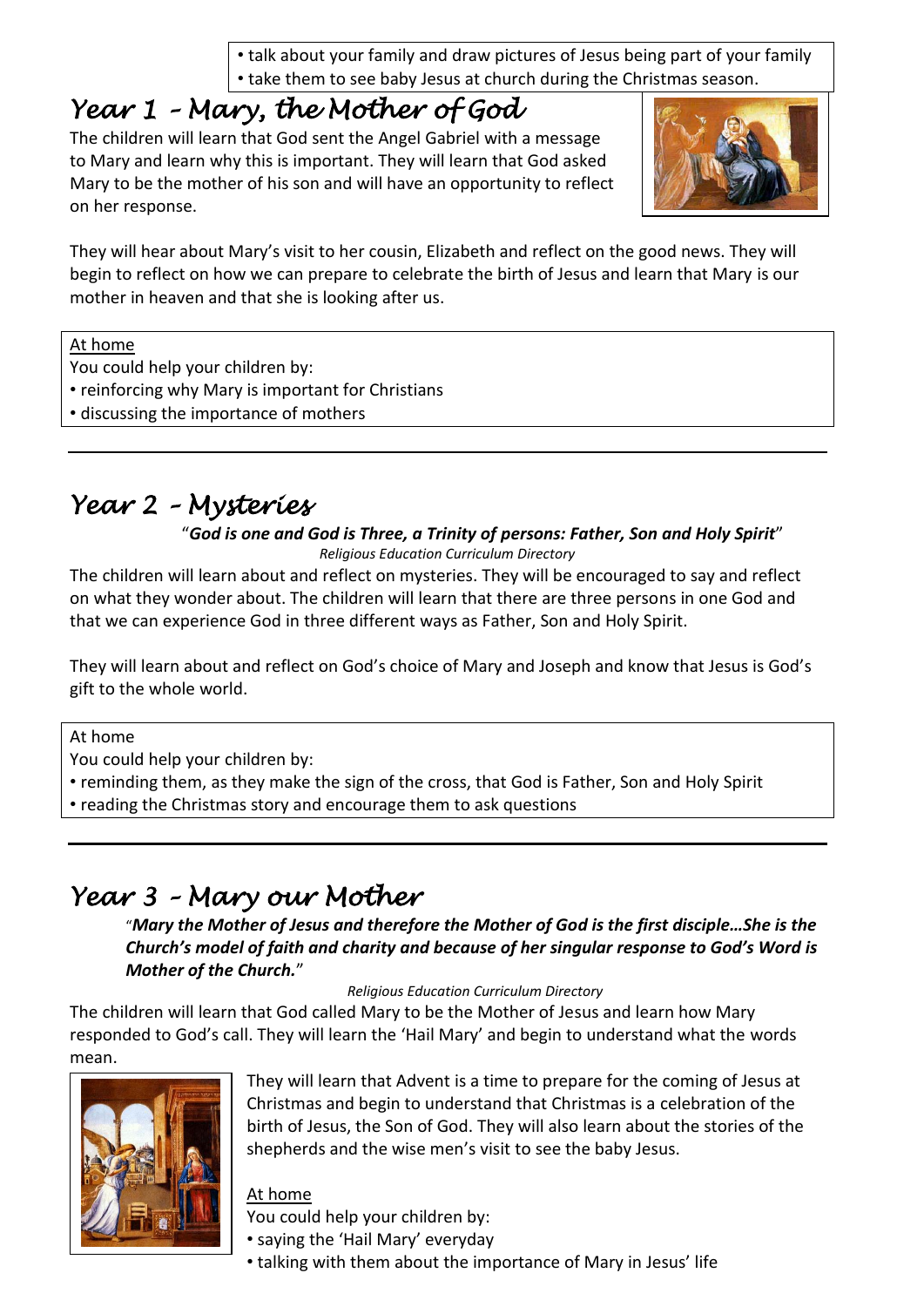### *Year 4 – Trust in God*

The children will learn about Jesus' teaching and the importance of trusting in him. They will learn that it is not always easy to trust in God (e.g. Zechariah).

They will learn about the promise God made to Mary through the angel Gabriel and learn how Joseph put his trust in God when the angel appeared to him. They will become familiar with Mary's song of praise and trust in God (the Magnificat) and learn that God fulfilled his promise to Mary when Jesus, the Son of God, was born.

**\_\_\_\_\_\_\_\_\_\_\_\_\_\_\_\_\_\_\_\_\_\_\_\_\_\_\_\_\_\_\_\_\_\_\_\_\_\_\_\_\_\_\_\_\_\_\_\_\_\_\_\_\_\_\_\_\_\_\_\_\_\_\_\_\_\_\_\_\_\_**



At home:

You could help your children by:

#### • making an Advent calendar with them

### *Year 5 – The Commandments/God's Covenants*

The children will learn that God loves us  $\Box$  You could help your children by: and calls us into friendship with him.  $\|\cdot\|$   $\|\cdot\|$  talking to them about how we



#### At home:

- 
- try to live by the Ten Commandments.

The children will understand that the Ten Commandments are a gift from God to help us. They will learn how Jesus summarised the Ten Commandments (Matthew 22: 36-40) and begin to understand how we can show our love for God by keeping his commandments with his help.

The children will also learn that God sent his Son Jesus into the world because he loves us, and that we celebrate this gift at Christmas.

# *Year 6 – Justice*

#### "*Love of neighbour … involves working for a just society, both locally and internationally*" *Religious Education Curriculum Directory*

The children will learn that God called the prophets from the Old Testament and learn about the different ways they responded. They will learn that the prophets spoke out against injustice and that some prophets were persecuted because they spoke out.

They will learn that Christians are called to work for justice and find out about individuals who have been persecuted for speaking out against injustice.

The children will learn that Advent is a time of waiting and hoping for the birth of the Messiah at Christmas and understand that the birth of Jesus fulfilled Old Testament prophecies. At home:

You could help your children by: